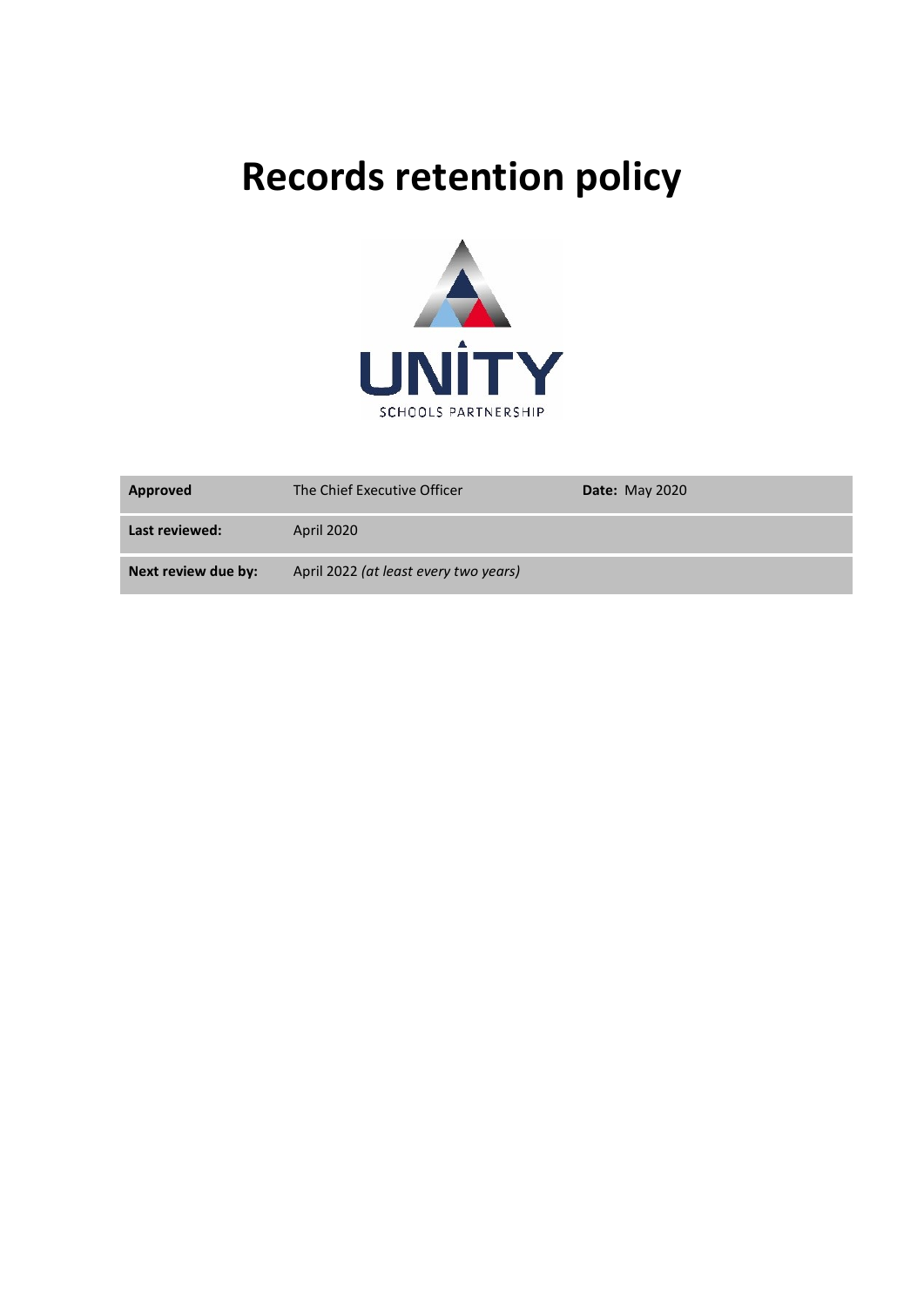# **DOCUMENT RETENTION**

# 1. **INTRODUCTION**

- 1.1. The main aim of this policy is to enable the trust to manage our records effectively and in compliance with data protection and other regulation. As an organisation we collect, hold, store and create significant amounts of data and information and this policy provides a framework of retention and disposal of categories of information and documents.
- 1.2. The trust is committed to the principles of data protection including the principle that information is only to be retained for as long as necessary for the purpose concerned.
- 1.3. The table below sets out the main categories of information that we hold, the length of time that we intend to hold them, and the reason for this.
- 1.4. For information, the Appendix sets out the legal requirements for certain categories of document. Where we have decided to keep information longer than the statutory requirement, this has been explained in the table at Section 2.
- 1.5. Section 3 of this policy sets out the destruction procedure for documents at the end of their retention period. The Data Protection Officer shall be responsible for ensuring that this is carried out appropriately, and any questions regarding this policy should be referred to them.
- 1.6. If a document or piece of information is reaching the end of its stated retention period, but you are of the view that it should be kept longer, please refer to the Data Protection Officer, who will make a decision as to whether it should be kept, for how long, and note the new time limit and reasons for extension.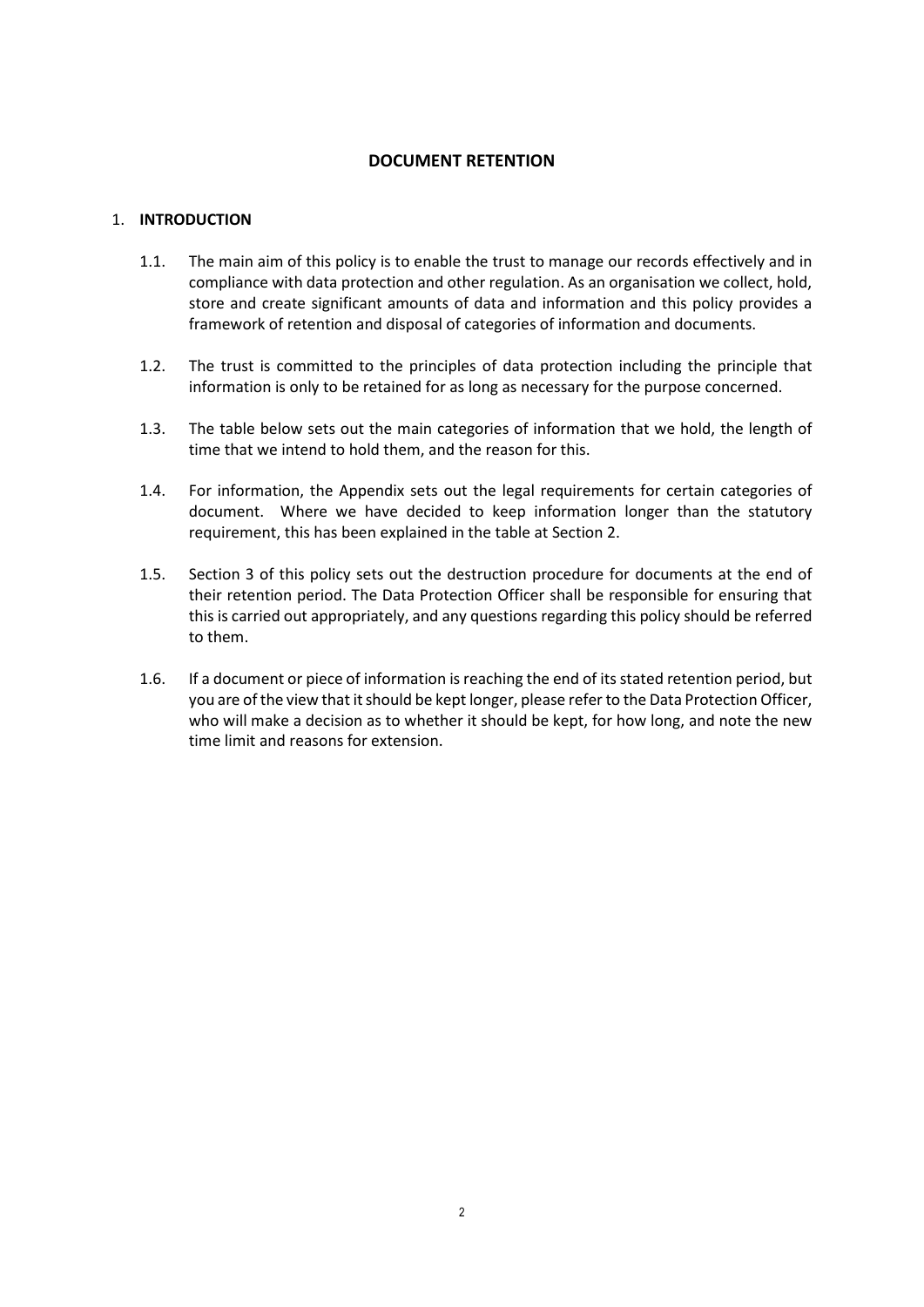# **2. DOCUMENT RETENTION PERIOD**

| <b>Document type</b>                                                                                   | <b>Basis for retention</b>               | <b>Period</b>                                                              |
|--------------------------------------------------------------------------------------------------------|------------------------------------------|----------------------------------------------------------------------------|
| <b>COMPANY RECORDS</b>                                                                                 |                                          |                                                                            |
| <b>Company Articles of</b><br>Association, Rules / bylaws                                              | Companies Act 2006<br>Charities Act 2011 | Permanent                                                                  |
| Academy funding agreement<br>and any supplemental<br>agreements                                        | Charities Act 2011                       | Permanent                                                                  |
| Trustee / director minutes of<br>meetings and written<br>resolutions                                   | Companies Act 2006<br>Charities Act 2011 | 10 years                                                                   |
| Members' meetings etc.<br>Minutes / resolutions                                                        | Companies Act 2006<br>Charities Act 2011 | 10 years                                                                   |
| Documents of clear historical<br>/ archival significance                                               | Data Protection regulation               | Permanent if relevant data<br>protection regulation provisions<br>are met. |
| Contracts e.g. with suppliers<br>or grant makers                                                       | Limitation Act 1980                      | Length of contract term plus 6<br>years                                    |
| Contracts executed as deeds                                                                            | Limitation Act 1980                      | Length of contract term plus 12<br>years                                   |
| Intellectual property (IP)<br>records and legal files re.<br>provision of service                      | Limitation Act 1980                      | Life of service provision or IP<br>plus 6 years                            |
| <b>LOCAL GOVERNING BODIES</b>                                                                          |                                          |                                                                            |
| Minutes of, and papers<br>considered at, meetings of<br>local governing bodies and<br>their committees |                                          | 10 years                                                                   |
| <b>TAX AND FINANCE</b>                                                                                 |                                          |                                                                            |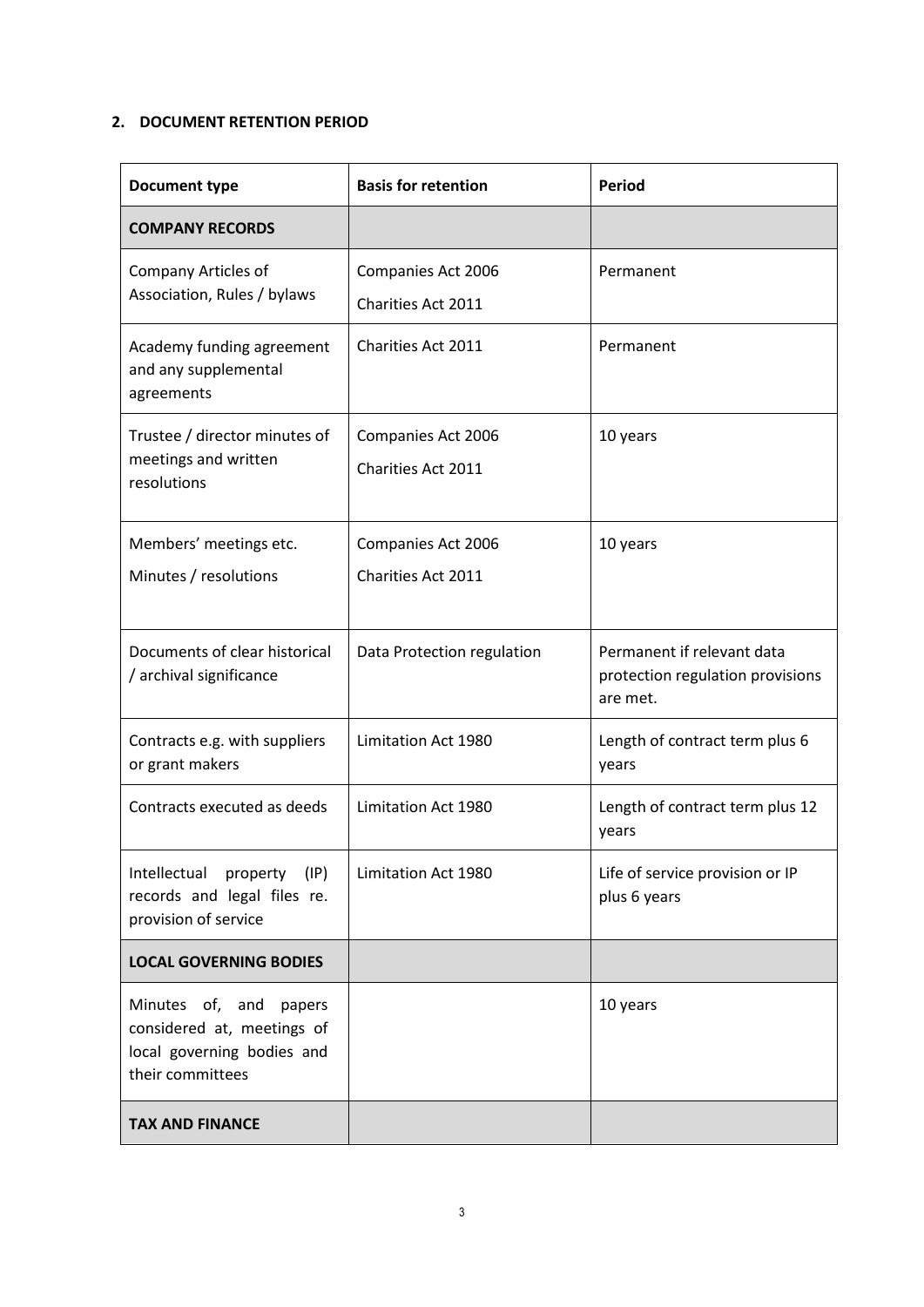| Annual accounts and review<br>(including transferred records<br>on amalgamation) | Companies Act 2006<br>Charities Act 2011               | 6 years                                          |
|----------------------------------------------------------------------------------|--------------------------------------------------------|--------------------------------------------------|
| Tax and accounting records                                                       | Finance Act 1998                                       | 6 years from end of relevant tax<br>year         |
|                                                                                  | Taxes Management Act 1970                              |                                                  |
| Information relevant for VAT<br>purposes                                         | Finance Act 1998 and<br>HMRC Notice 700/21             | 6 years from end of relevant<br>period           |
| Banking records / receipts<br>book/sales ledger                                  | Companies Act 2006<br>Charities Act 2011               | 6 years from transaction                         |
| <b>EMPLOYEE /</b><br><b>ADMINISTRATION</b>                                       |                                                        |                                                  |
| Payroll / Employee / Income<br>Tax and NI records:                               | Taxes Management Act 1970 /<br>IT (PAYE) Regulations   | 6 years from end of current year                 |
| P45; P6; PIID; P60, etc.                                                         |                                                        |                                                  |
| Maternity pay                                                                    | <b>Statutory Maternity Pay</b><br>Regulations          | 3 years after the end of the tax<br>year         |
| Sick pay                                                                         | <b>Statutory Sick Pay</b><br>(General) Regulations     | 3 years after the end of the tax<br>year         |
| National Minimum wage<br>records                                                 | National Minimum Wage Act                              | 3 years after the end of the tax<br>year         |
| Foreign national ID<br>documents                                                 | Immigration (Restrictions on<br>Employment) Order 2007 | Minimum 2 years from end of<br>employment        |
|                                                                                  | <b>Independent School Standards</b><br>Regulations     |                                                  |
| HR files and training records                                                    | Limitation Act 1980 and Data<br>Protection regulation  | 6 years from end of employment                   |
| Declarations of pecuniary and<br>other Interests                                 | Limitation Act 1980 and Data<br>Protection regulation  | 6 years from end of<br>employment/term of office |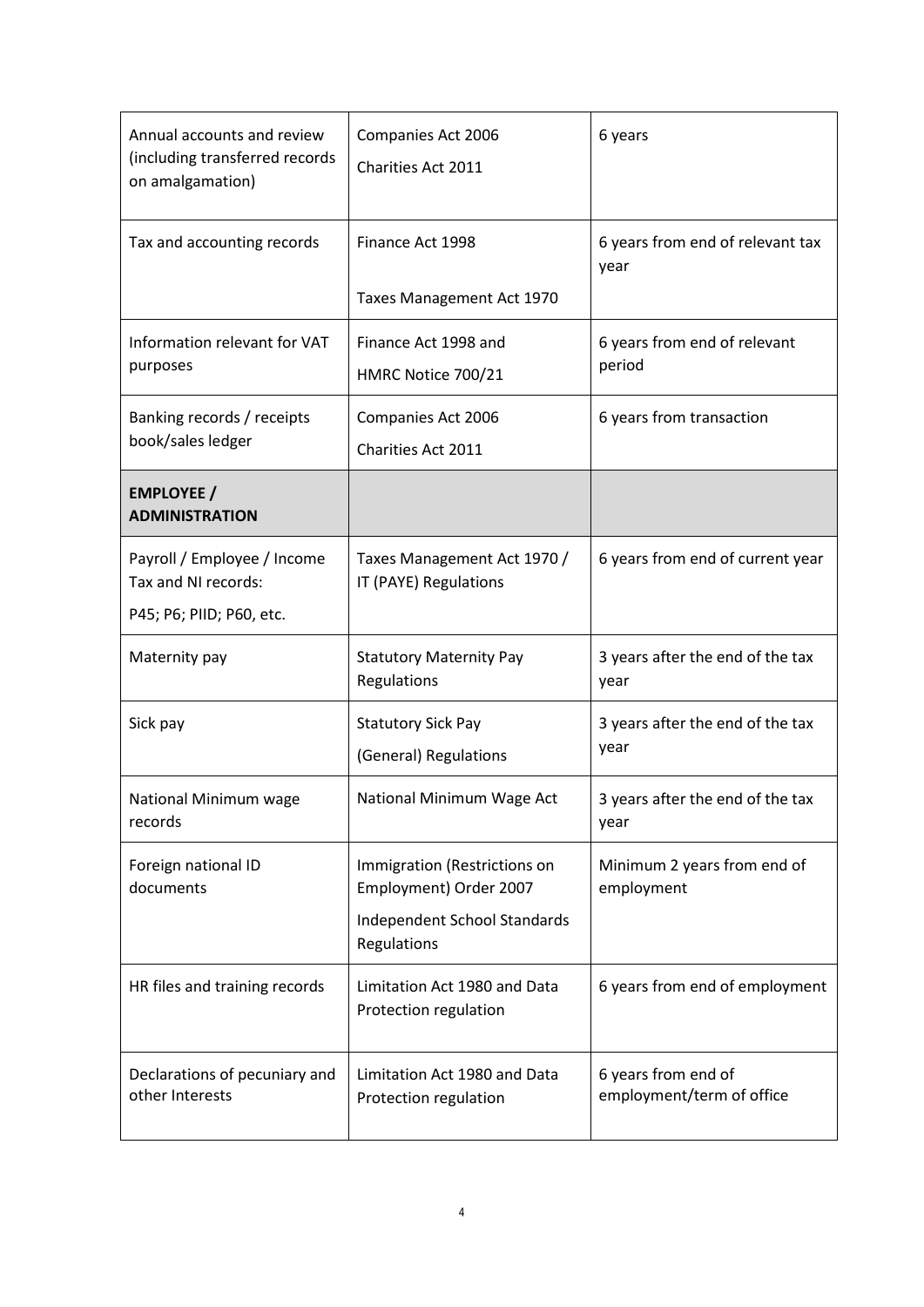| Annual appraisal / assessment<br>records                                       |                                                                                                                                                                                                                                                                                                                                                                                                                                                     | Current year + 5 years                                                                                                                                                                                                                                                                                                                                                                      |
|--------------------------------------------------------------------------------|-----------------------------------------------------------------------------------------------------------------------------------------------------------------------------------------------------------------------------------------------------------------------------------------------------------------------------------------------------------------------------------------------------------------------------------------------------|---------------------------------------------------------------------------------------------------------------------------------------------------------------------------------------------------------------------------------------------------------------------------------------------------------------------------------------------------------------------------------------------|
| Records re working time                                                        | <b>Working Time Regulations 1998</b><br>as amended                                                                                                                                                                                                                                                                                                                                                                                                  | 2 years                                                                                                                                                                                                                                                                                                                                                                                     |
| Job applications (CVs and<br>related materials re.<br>unsuccessful applicants) | ICO Employment Practices Code<br>(Recruitment & Selection)<br>Equality Act 2010 & Race<br>Relations Act 1976                                                                                                                                                                                                                                                                                                                                        | 12 months from your<br>notification of outcome of<br>application                                                                                                                                                                                                                                                                                                                            |
| Pre-employment / volunteer<br>vetting                                          | ICO Employment Practices Code<br>Independent School Standards<br>Regulations                                                                                                                                                                                                                                                                                                                                                                        | 6 months                                                                                                                                                                                                                                                                                                                                                                                    |
| Disclosure & Barring Service<br>checks                                         | Single Central Record<br>Requirements under<br>for independent schools,<br>(including academies and free<br>schools<br>and<br>alternative<br>provision academies and free<br>schools): Part 4 of the Schedule<br>to the Education (Independent<br>School Standards) Regulations<br>2014;<br>• for colleges: Regulations 20-25<br>and the Schedule to the Further<br>(Providers<br>Education<br>of<br>(England)<br>Education)<br>Regulations 2006;46 | Record only satisfactory /<br>unsatisfactory result and delete<br>other information. If copy is<br>kept, not to be retained beyond<br>6 months.<br>See further DfE statutory<br>Guidance ' Working Together to<br>safeguard children'<br>https://www.gov.uk/governmen<br>t/publications/working-<br>together-to-safeguard-children--<br>$\overline{2}$                                      |
| Volunteer records                                                              |                                                                                                                                                                                                                                                                                                                                                                                                                                                     | 6 years from end of engagement                                                                                                                                                                                                                                                                                                                                                              |
| <b>Disciplinary proceedings</b>                                                |                                                                                                                                                                                                                                                                                                                                                                                                                                                     |                                                                                                                                                                                                                                                                                                                                                                                             |
| Oral warning                                                                   |                                                                                                                                                                                                                                                                                                                                                                                                                                                     | Date of warning + the period for<br>which the warning is active (as<br>specified in the warning). Where<br>the warning relates to child<br>protection issues, it must be<br>retained at least until the person<br>attains normal retirement age or<br>for a period of 10 years from the<br>date of the allegation if that is<br>longer. This includes people who<br>leave the organisation. |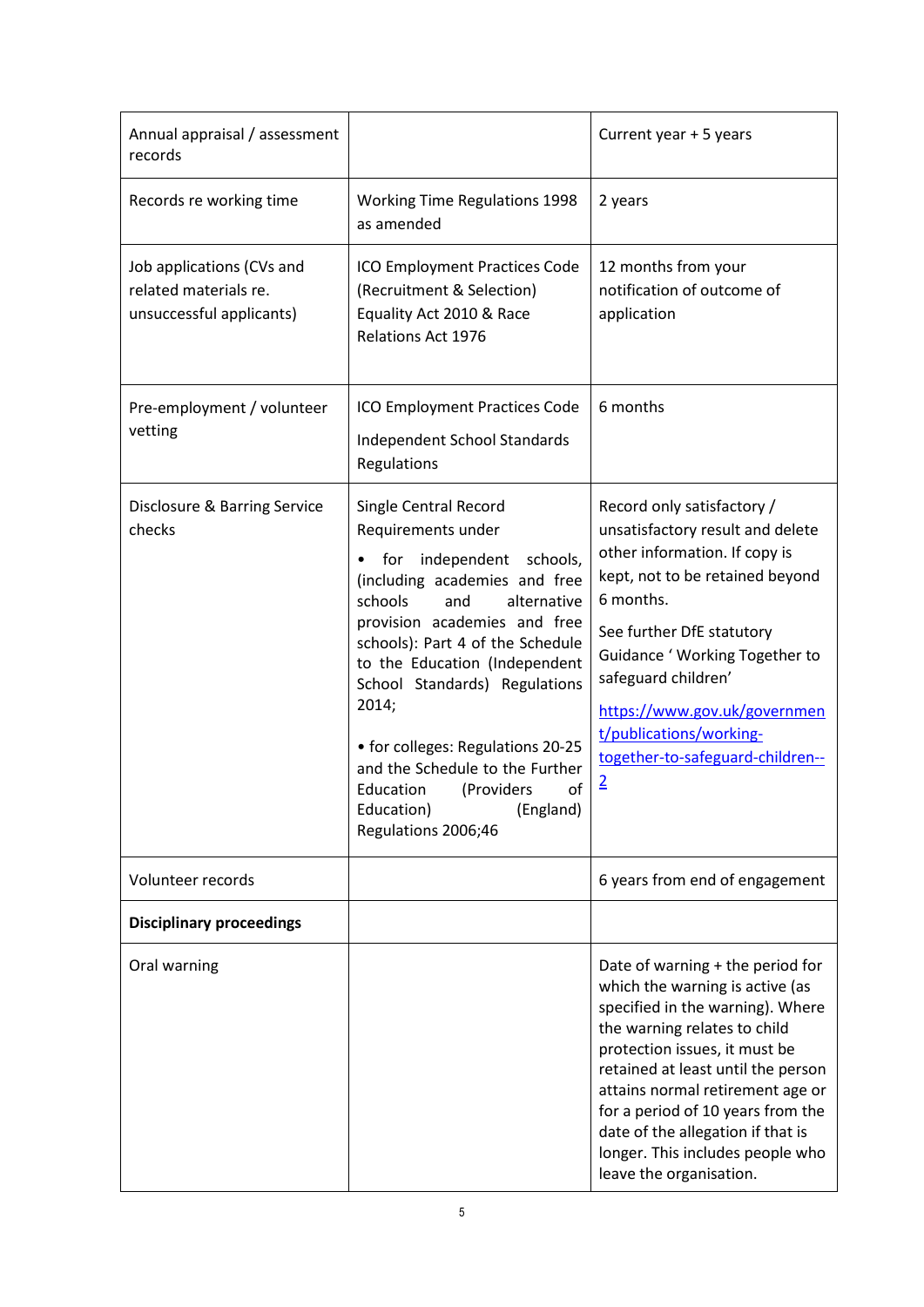| Written warning - level 1            |                                                                   | Date of warning + the period for<br>which the warning is active (as<br>specified in the warning). Where<br>the warning relates to child<br>protection issues, it must be<br>retained at least until the person<br>attains normal retirement age or<br>for a period of 10 years from the<br>date of the allegation if that is<br>longer. This includes people who<br>leave the organisation. |
|--------------------------------------|-------------------------------------------------------------------|---------------------------------------------------------------------------------------------------------------------------------------------------------------------------------------------------------------------------------------------------------------------------------------------------------------------------------------------------------------------------------------------|
| Written warning - level 2            |                                                                   | Date of warning + the period for<br>which the warning is active (as<br>specified in the warning). Where<br>the warning relates to child<br>protection issues, it must be<br>retained at least until the person<br>attains normal retirement age or<br>for a period of 10 years from the<br>date of the allegation if that is<br>longer. This includes people who<br>leave the organisation. |
| <b>Final warning</b>                 |                                                                   | Date of warning + the period for<br>which the warning is active (as<br>specified in the warning). Where<br>the warning relates to child<br>protection issues, it must be<br>retained at least until the person<br>attains normal retirement age or<br>for a period of 10 years from the<br>date of the allegation if that is<br>longer. This includes people who<br>leave the organisation. |
| <b>INSURANCE</b>                     |                                                                   |                                                                                                                                                                                                                                                                                                                                                                                             |
| Employer's Liability Insurance       | Employers' Liability<br>(Compulsory Insurance<br>Regulation) 1998 | 40 years                                                                                                                                                                                                                                                                                                                                                                                    |
| Policies                             | Commercial                                                        | 3 years after lapse                                                                                                                                                                                                                                                                                                                                                                         |
| Claims correspondence                | Commercial                                                        | 3 years after settlement                                                                                                                                                                                                                                                                                                                                                                    |
| <b>HEALTH &amp; SAFETY / MEDICAL</b> |                                                                   |                                                                                                                                                                                                                                                                                                                                                                                             |
| General records                      | Limitation Act 1980                                               | Minimum 3 years                                                                                                                                                                                                                                                                                                                                                                             |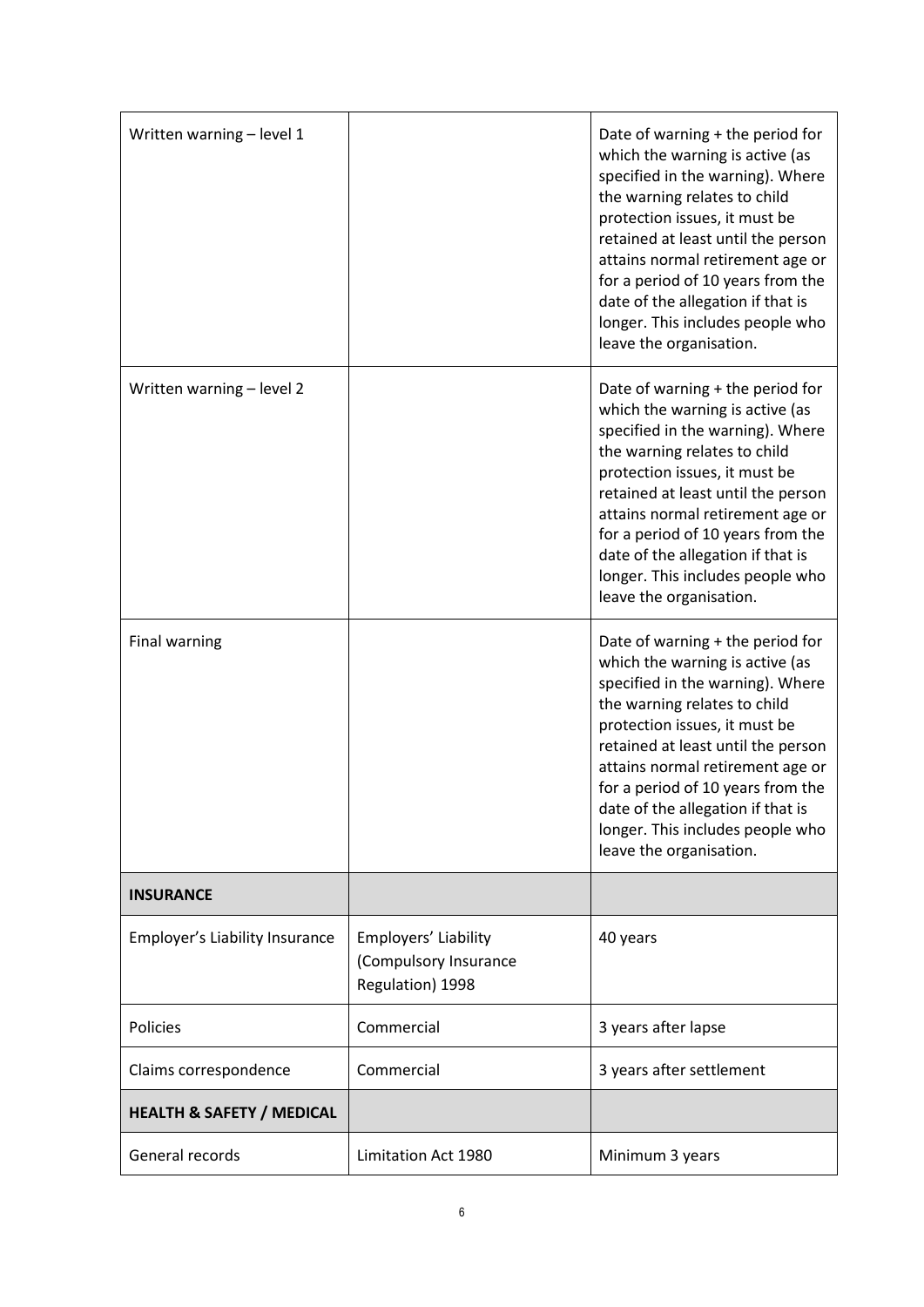| Records re. work with<br>hazardous substances                                  | <b>Control of Hazardous</b><br><b>Substances to Health</b><br><b>Regulations 2002</b>                                                                | 40 years                                                                                           |
|--------------------------------------------------------------------------------|------------------------------------------------------------------------------------------------------------------------------------------------------|----------------------------------------------------------------------------------------------------|
| Accident books / records and<br>reports                                        | Reporting of Injuries Diseases<br>and Dangerous Occurrences<br>Regulations 1995                                                                      | 3 years after last entry or end of<br>investigation                                                |
| <b>Records of medicines</b><br>administered to children                        |                                                                                                                                                      | For as long as the child is a pupil<br>at the school (not forwarded to<br>the pupil's next school) |
| <b>Medical Scheme</b><br>documentation                                         | Commercial                                                                                                                                           | Permanent unless personal data<br>is included                                                      |
| <b>PREMISES / PROPERTY</b>                                                     |                                                                                                                                                      |                                                                                                    |
| Original title deeds                                                           |                                                                                                                                                      | Permanent / to disposal of<br>property                                                             |
| Leases                                                                         | Limitation Act 1980                                                                                                                                  | 12 years after lease has expired                                                                   |
| Building records, plans,<br>consents and certification and<br>warranties, etc. | Limitations Act 1980                                                                                                                                 | 6 years after disposal or<br>permanent if of historical /<br>archival interest.                    |
| <b>PENSION RECORDS</b>                                                         |                                                                                                                                                      |                                                                                                    |
| Records about employees and<br>workers                                         | For all categories see:<br><b>Detailed Guidance for</b>                                                                                              | 6 years                                                                                            |
| Records re. the Scheme                                                         | Employers: (April 2017)<br>pensions regulator.gov.uk                                                                                                 | 6 years                                                                                            |
| Records re active members<br>and opt in / opt out                              |                                                                                                                                                      | 6 years                                                                                            |
| <b>PUPILS</b>                                                                  |                                                                                                                                                      |                                                                                                    |
| <b>Educational Record</b>                                                      | <b>Pupil information Regulations</b><br>2005 (maintained schools only)<br>Same approach applied in<br>academy context.<br>Data Protection regulation | 25 years from date of birth<br>unless passed to new school                                         |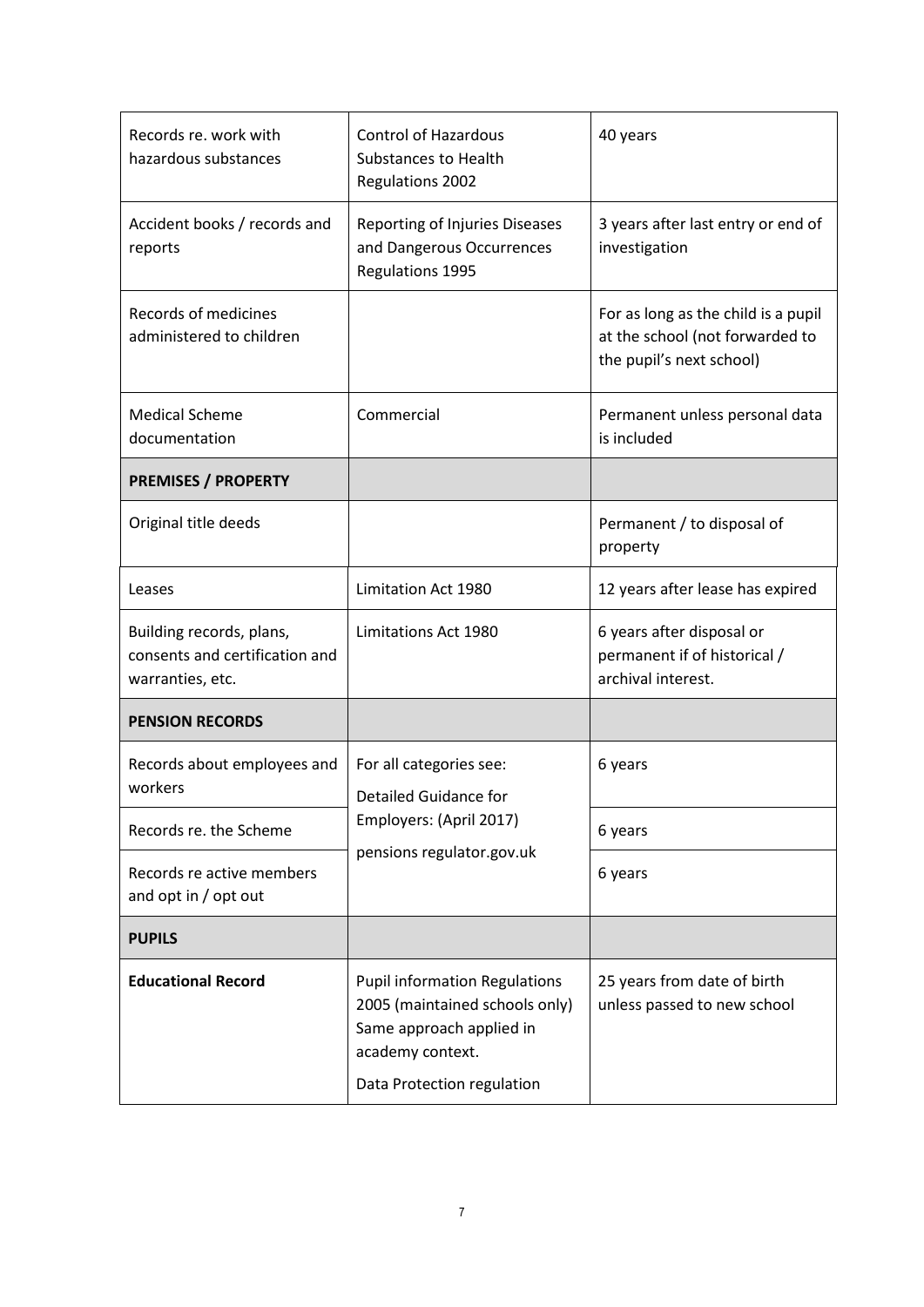| <b>Child Protection information</b><br>(on child's file)                                  | "Keeping children safe in<br>education Statutory guidance<br>for schools and colleges -<br>September 2019";<br>"Working together to safeguard<br>children. A guide to inter-<br>agency working to safeguard<br>and promote the welfare of<br>children - July 2018" | <b>RETAIN UNTIL FURTHER</b><br><b>RECOMMENDATIONS</b><br>Subject to moratorium on<br>destruction due to historic child<br>abuse enquiry. See<br>https://www.iicsa.org.uk/docum<br>ent/guidance-note-retention-<br>instructions-and-data-<br>protection-requirements |
|-------------------------------------------------------------------------------------------|--------------------------------------------------------------------------------------------------------------------------------------------------------------------------------------------------------------------------------------------------------------------|---------------------------------------------------------------------------------------------------------------------------------------------------------------------------------------------------------------------------------------------------------------------|
| <b>Child Protection Information</b><br>in other files<br><b>Special Educational Needs</b> | "Keeping children safe in<br>education Statutory guidance<br>for schools and colleges -<br>September 2019";<br>"Working together to safeguard<br>children. A guide to inter-<br>agency working to safeguard<br>and promote the welfare of<br>children - July 2018" | <b>RETAIN UNTIL FURTHER</b><br><b>RECOMMENDATIONS</b><br>Subject to moratorium on<br>destruction due to historic child<br>abuse enquiry. See<br>https://www.iicsa.org.uk/docum<br>ent/guidance-note-retention-<br>instructions-and-data-<br>protection-requirements |
| <b>SEN files</b>                                                                          | Limitation Act 1980                                                                                                                                                                                                                                                | Usually 25 years from date of<br>birth of the pupil. If kept longer<br>show good justification.                                                                                                                                                                     |
| <b>Education Health and Care</b><br><b>Plans</b>                                          | Special Educational Needs and<br><b>Disability Regulations 2014</b><br>Children and families Act 2014,<br>part 3                                                                                                                                                   | 25 years from date of birth of<br>the pupil                                                                                                                                                                                                                         |
| <b>Statements of Special</b><br><b>Educational Needs (now</b><br>historic)                | Originally under Special<br><b>Educational Needs and</b><br>Disability Regulations 2001                                                                                                                                                                            | 25 years from date of birth of<br>pupil unless passed to new<br>school (usually on the pupil's<br>file)                                                                                                                                                             |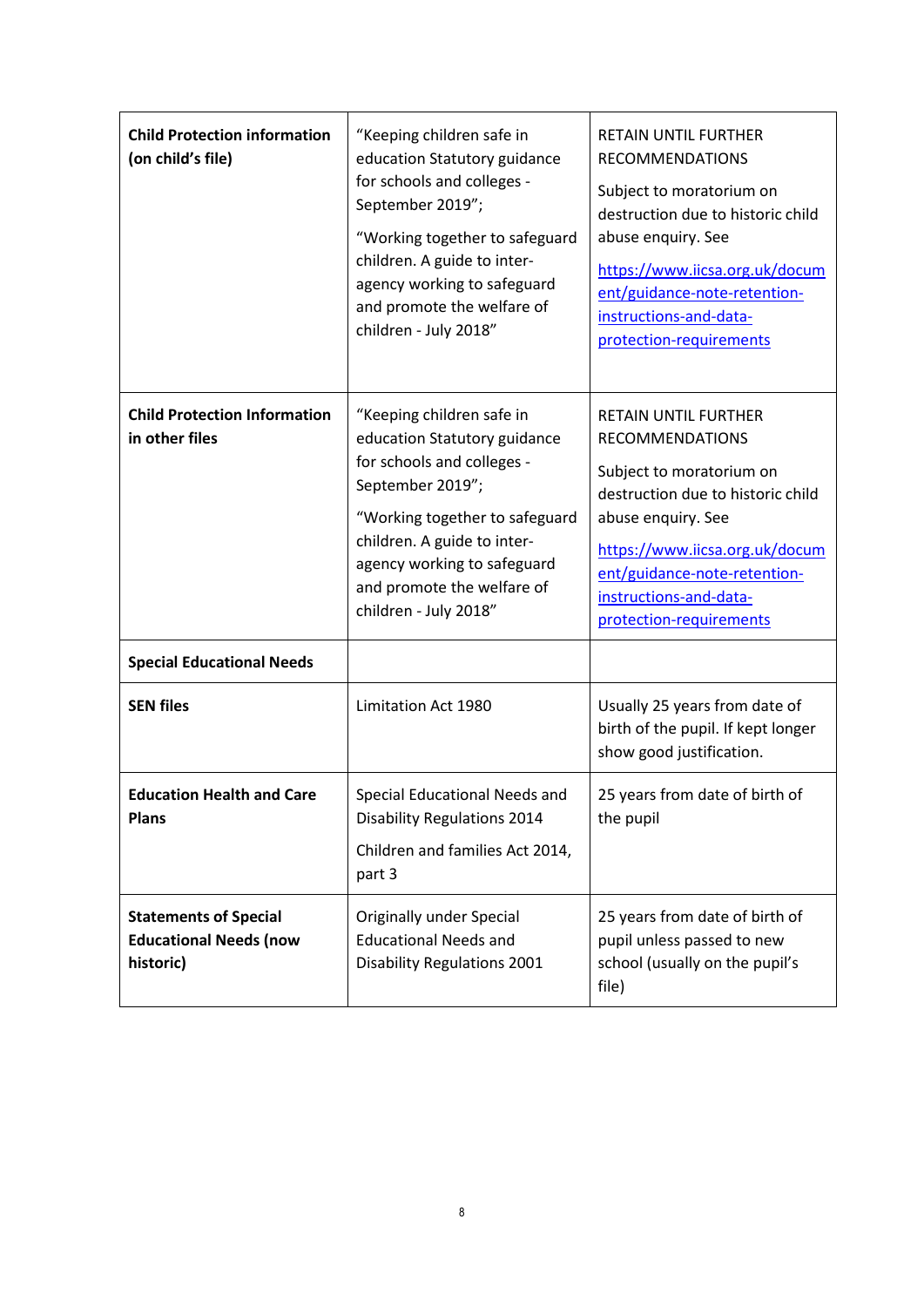| <b>Attendance registers</b>                                              | <b>Pupil Registration Regulations</b><br>2006<br>Regulation 14                                                                                                                          | 3 years from when the register<br>entry was made if made in paper<br>registers<br>For computerised registers<br>retain until 3 years after the end<br>of the school year during which<br>the entry was made.<br>Note: The difference in retention<br>periods as between manual and<br>computerised registers has<br>probably come about in error,<br>but this is what the Regulations<br>say. |
|--------------------------------------------------------------------------|-----------------------------------------------------------------------------------------------------------------------------------------------------------------------------------------|-----------------------------------------------------------------------------------------------------------------------------------------------------------------------------------------------------------------------------------------------------------------------------------------------------------------------------------------------------------------------------------------------|
| Other items e.g. curriculum<br>related, photographs, video<br>recordings | Case by case basis                                                                                                                                                                      | Look at why you are processing<br>this and how long you need it<br>for. Make sure you have a good<br>justification for keeping it as<br>long as you do. Set out the<br>items and the justification.                                                                                                                                                                                           |
| <b>PARENTS</b>                                                           | <b>Pupil Registration Regulations</b><br>2006<br>For basic name and contact<br>details.<br>Otherwise usually operational in<br>accordance with the statutory<br>functions of the school | Usually, for the duration that the<br>parent has a pupil at the school.<br>Otherwise subject to case by<br>case justification.                                                                                                                                                                                                                                                                |
| <b>ALUMNI AND THEIR PARENTS</b>                                          | Data protection regulation                                                                                                                                                              | For as long as there is an active<br>relationship.                                                                                                                                                                                                                                                                                                                                            |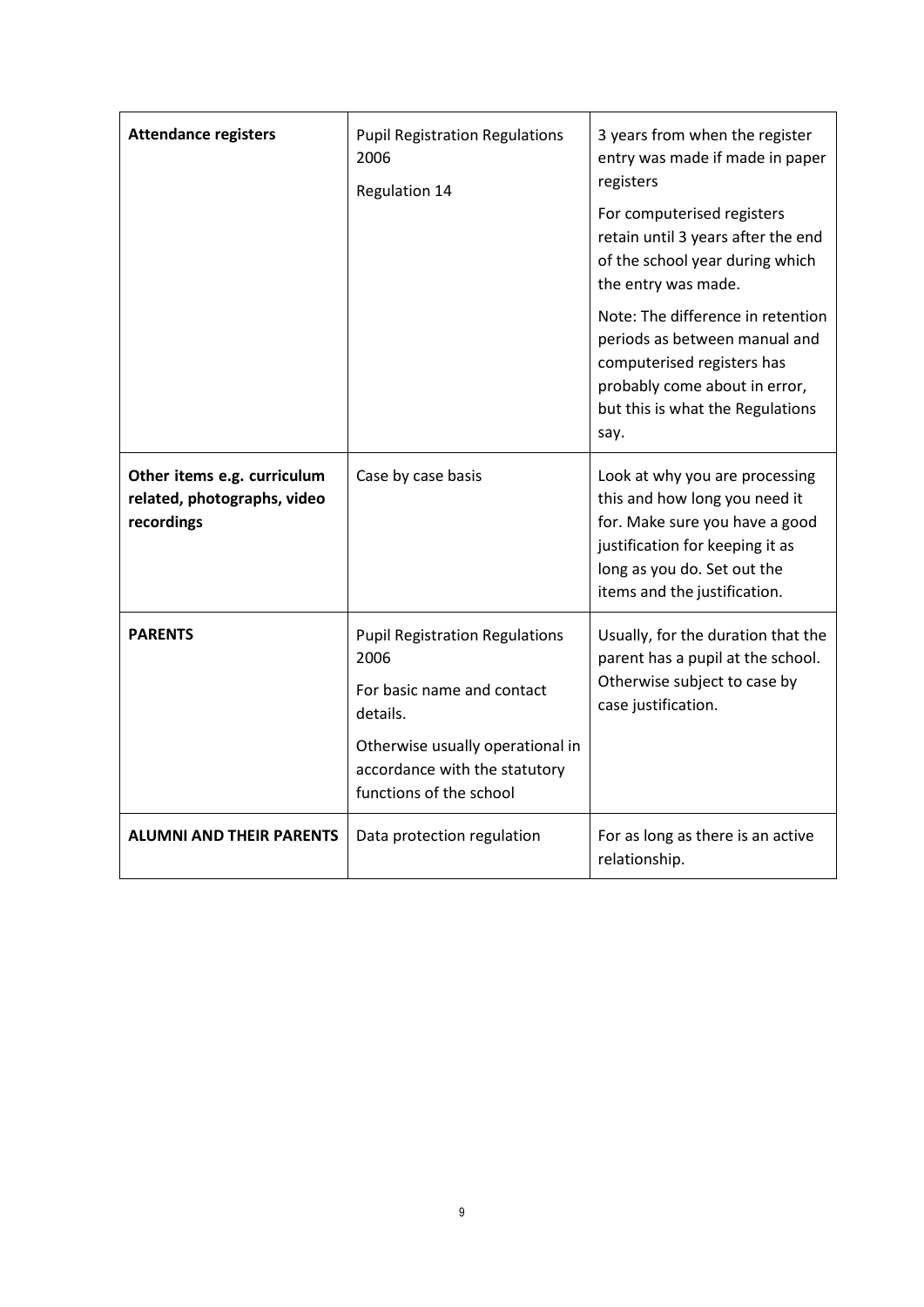#### **3. DELETION OF DOCUMENTS**

3.1. When a document is at the end of its retention period, it should be dealt with in accordance with this policy.

#### **Confidential waste**

- 3.2. This should be made available for collection in the confidential waste bins or sacks located around the site or shredded using the equipment provided.
- 3.3. Anything that contains personal information should be treated as confidential.
- 3.4. Where deleting electronically, please refer to the Head of IT to ensure that this is carried out effectively.

#### **Other documentation**

3.5. Other documentation can be deleted or placed in recycling bins where appropriate.

#### **Automatic deletion**

3.6. Certain information will be automatically archived by the computer systems, details of which are set out below. Should you want to retrieve any information, or prevent this happening in a particular circumstance, please contact the Head of IT.

#### **Individual responsibility**

- 3.7. Much of the retention and deletion of documents will be automatic, but when faced with a decision about an individual document, you should ask yourself the following:
	- 3.7.1. Has the information come to the end of its useful life?
	- 3.7.2. Is there a legal requirement to keep this information or document for a set period? (Refer to the Appendix for more information)
	- 3.7.3. Would the information be likely to be needed in the case of any legal proceedings? In particular, is it potentially relevant to an historic child abuse enquiry? (Is the information contentious, does it relate to an incident that could potentially give rise to proceedings?)
	- 3.7.4. Would the document be useful for the organisation as a precedent, learning document, or for performance management processes?
	- 3.7.5. Is the document of historic or statistical significance?
- 3.8. If the decision is made to keep the document, this should be referred to the Data Protection Officer and reasons given.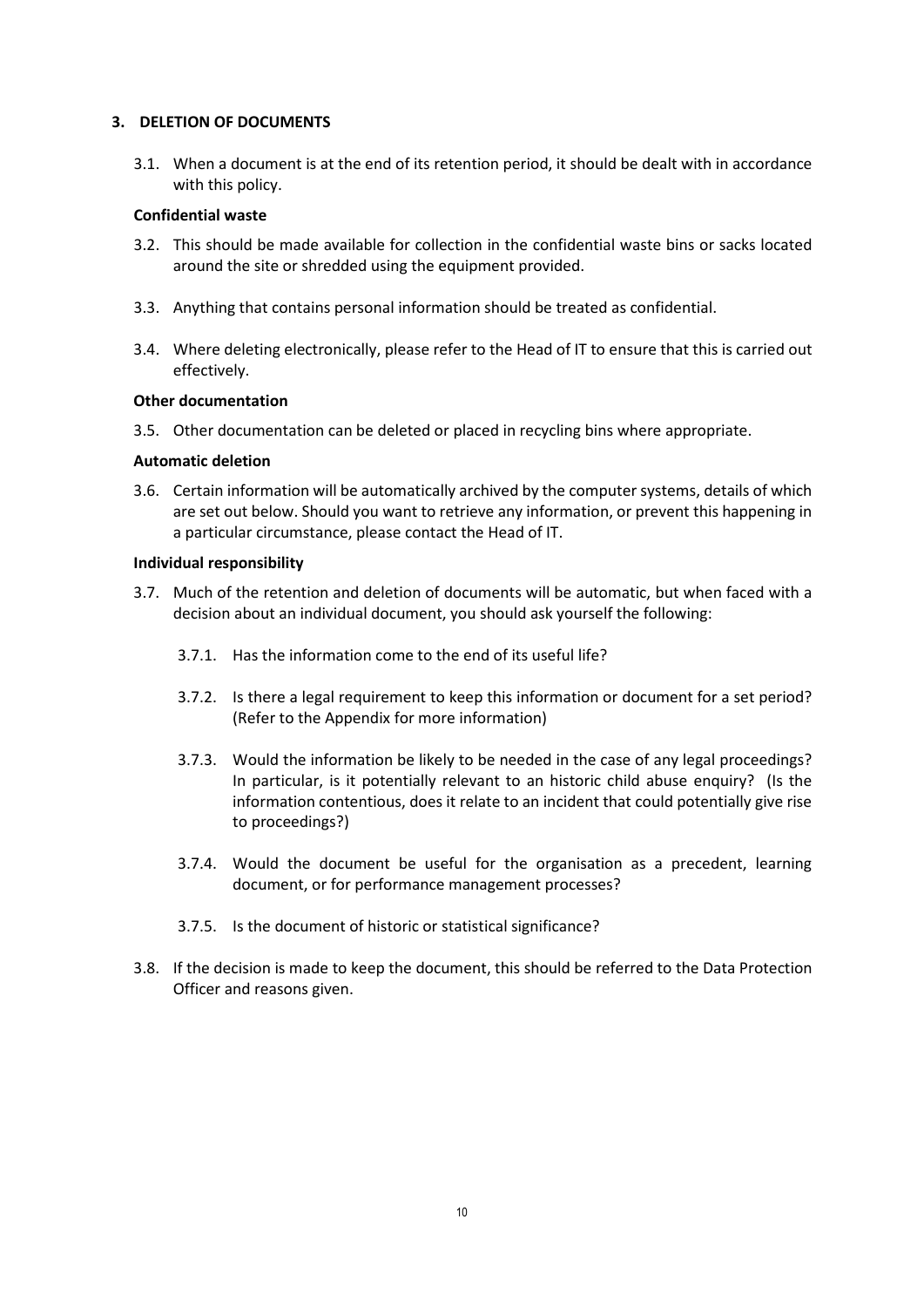#### **APPENDIX**

# **This covers the main categories of documents with a legal or commercial requirement to keep them for a set period, relevant to charities generally.**

| <b>DOCUMENT TYPE</b>                                                                                      | <b>LEGISLATION / REASONS FOR</b><br><b>RETENTION</b> | <b>REQUIREMENT</b>                                                                                                                                                                                                                                                                                                                                |
|-----------------------------------------------------------------------------------------------------------|------------------------------------------------------|---------------------------------------------------------------------------------------------------------------------------------------------------------------------------------------------------------------------------------------------------------------------------------------------------------------------------------------------------|
| <b>COMPANY RECORDS</b><br>(Academy Trusts only)<br><b>Maintained schools should</b>                       |                                                      |                                                                                                                                                                                                                                                                                                                                                   |
| retain governance related<br>documents in accordance<br>with the IRMS Toolkit for<br><b>Schools here:</b> |                                                      |                                                                                                                                                                                                                                                                                                                                                   |
| http://irms.org.uk/page/Scho<br>olsToolkit                                                                |                                                      |                                                                                                                                                                                                                                                                                                                                                   |
| Company Articles of<br>Association, Rules / bylaws                                                        | Companies Act 2006<br>Charities Act 2011             | Permanent                                                                                                                                                                                                                                                                                                                                         |
| Academy funding agreement<br>and any supplemental<br>agreements                                           | Charities Act 2011                                   | Permanent                                                                                                                                                                                                                                                                                                                                         |
| Trustee / director minutes of<br>meetings and written<br>resolutions                                      | Companies Act 2006<br>Charities Act 2011             | Recommended at least 10 years                                                                                                                                                                                                                                                                                                                     |
| Members' meetings etc.<br>Minutes / resolutions                                                           | Companies Act 2006<br>Charities Act 2011             | Recommended at least 10 years                                                                                                                                                                                                                                                                                                                     |
| Documents of clear historical<br>/ archival significance                                                  | Data Protection regulation                           | Permanent if relevant data<br>protection regulation provisions<br>are met. At the time of writing<br>the Data Protection Bill contains<br>relevant provisions but these are<br>expected to change as the Bill<br>goes through the parliamentary<br>process. Legal advice should be<br>obtained once the Data<br>Protection Act 2018 is published. |
| Contracts e.g. with suppliers<br>or grant makers                                                          | Limitation Act 1980                                  | Length of contract term plus 6<br>years                                                                                                                                                                                                                                                                                                           |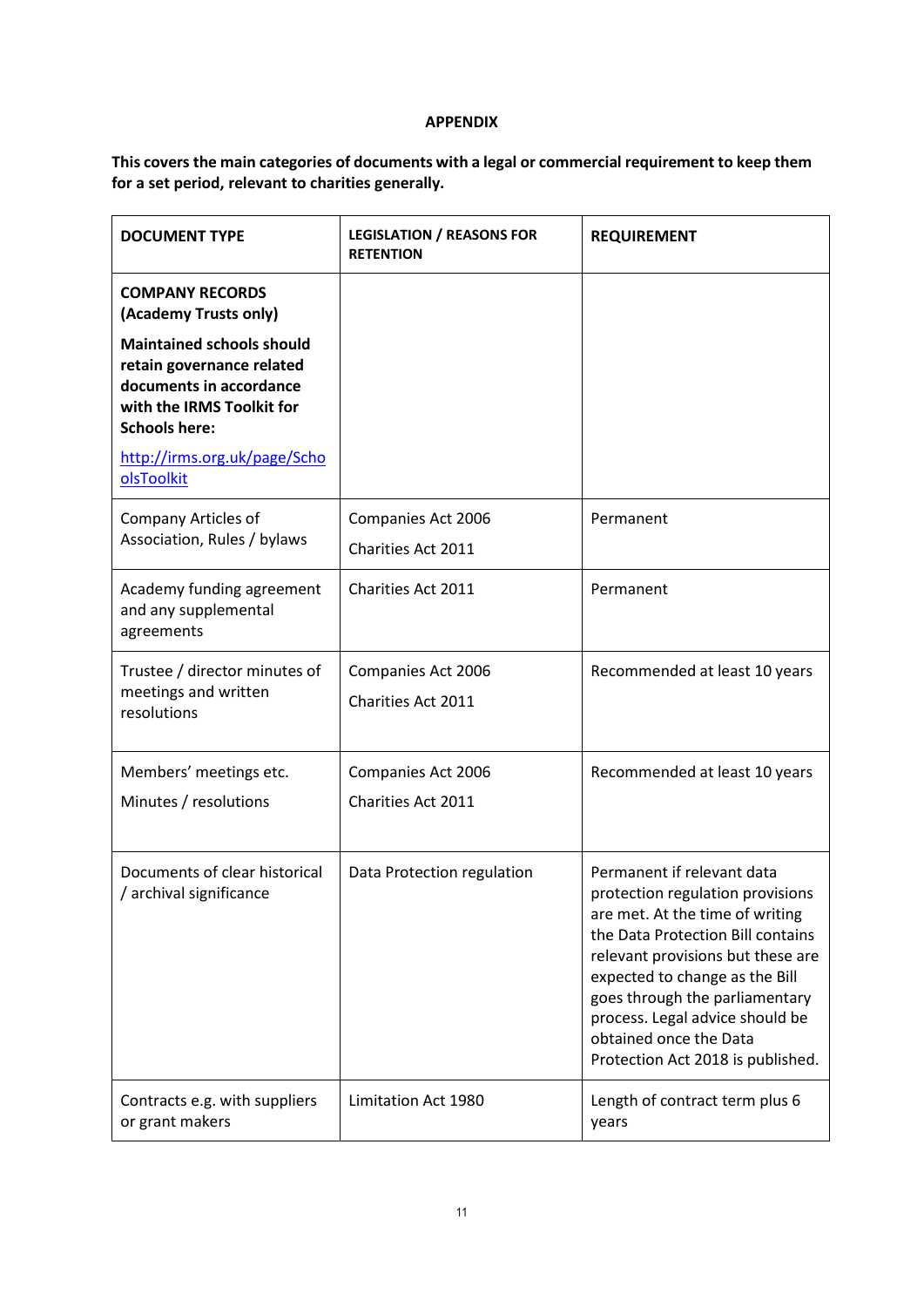| Contracts executed as deeds                                                      | Limitation Act 1980                                                                                   | Length of contract term plus 12<br>years                     |
|----------------------------------------------------------------------------------|-------------------------------------------------------------------------------------------------------|--------------------------------------------------------------|
| IP records and legal files re<br>provision of service                            | Limitation Act 1980                                                                                   | Recommended: Life of service<br>provision or IP plus 6 years |
| <b>TAX AND FINANCE</b>                                                           |                                                                                                       |                                                              |
| Annual accounts and review<br>(including transferred records<br>on amalgamation) | Companies Act 2006<br>Charities Act 2011                                                              | Minimum 6 years<br>Recommended: permanent<br>record          |
| Tax and accounting records                                                       | Finance Act 1998<br>Taxes Management Act 1970                                                         | 6 years from end of relevant tax<br>year                     |
| Information relevant for VAT<br>purposes                                         | Finance Act 1998 and<br>HMRC Notice 700/21                                                            | Minimum 6 years from end of<br>relevant period               |
| Banking records / receipts<br>book/sales ledger                                  | Companies Act 2006<br>Charities Act 2011                                                              | 6 years from transaction                                     |
| <b>EMPLOYEE /</b><br><b>ADMINISTRATION</b>                                       | See generally ICO Employment<br><b>Practices Code</b>                                                 |                                                              |
| Payroll / Employee / Income<br>Tax and NI records:<br>P45; P6; PIID; P60, etc.   | Taxes Management Act 1970 /<br>IT (PAYE) Regulations                                                  | 6 years from end of current year                             |
| Maternity pay                                                                    | <b>Statutory Maternity Pay</b><br>Regulations                                                         | 3 years after the end of the tax<br>year                     |
| Sick pay                                                                         | <b>Statutory Sick Pay</b><br>(General) Regulations                                                    | 3 years after the end of the tax<br>year                     |
| National Minimum wage<br>records                                                 | National Minimum Wage Act                                                                             | 3 years after the end of the tax<br>year                     |
| Foreign national ID<br>documents                                                 | Immigration (Restrictions on<br>Employment) Order 2007<br>Independent School Standards<br>Regulations | Minimum 2 years from end of<br>employment                    |
| HR files and training records                                                    | Limitation Act 1980 and Data<br>Protection regulation                                                 | Maximum 6 years from end of<br>employment                    |
| Records re working time                                                          | <b>Working Time Regulations 1998</b><br>as amended                                                    | 2 years                                                      |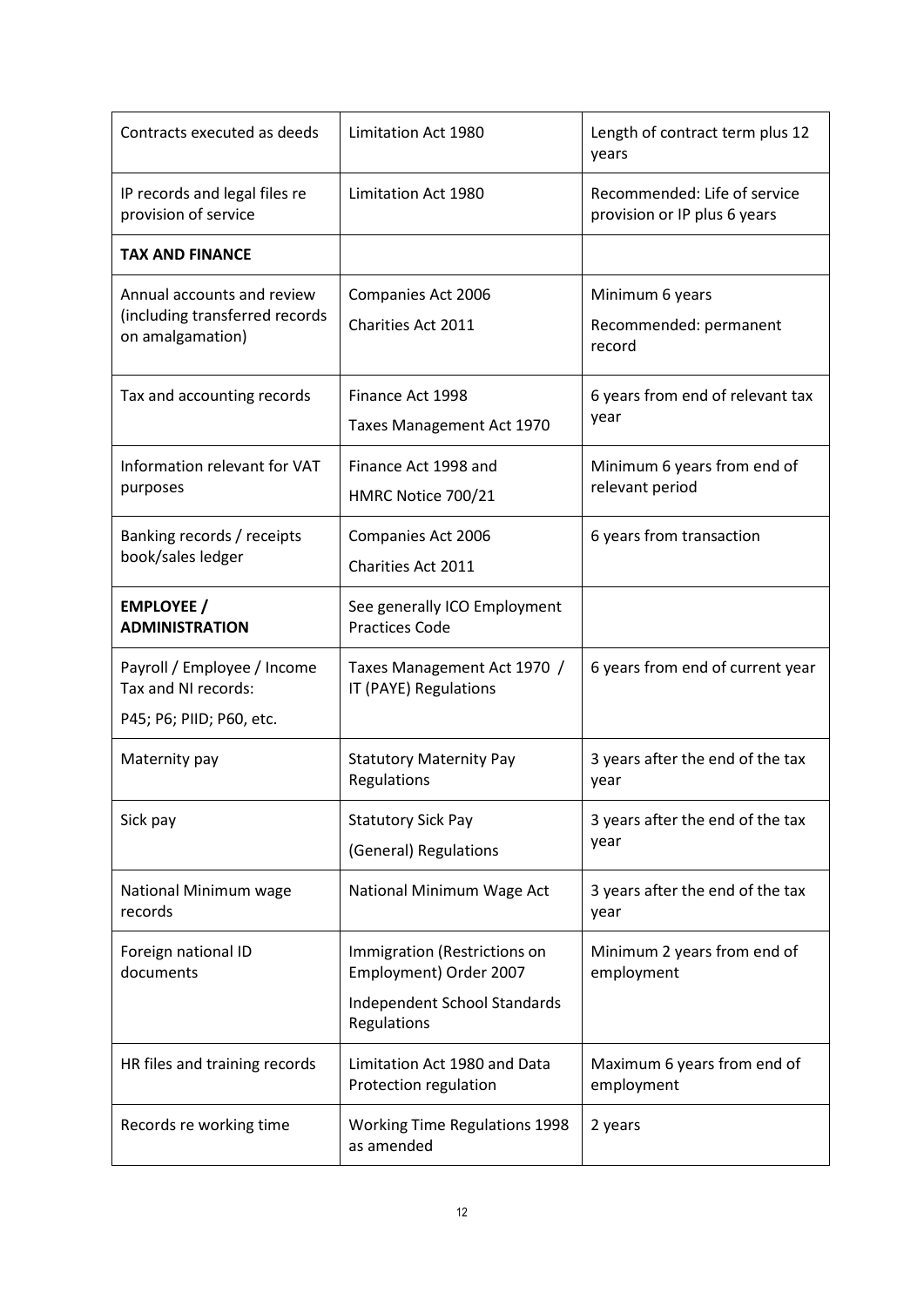| Job applications (CVs and<br>related materials re<br>unsuccessful applicants) | ICO Employment Practices Code<br>(Recruitment & Selection)<br>Equalities Act 2010 & Race<br><b>Relations Act 1976</b>                                                                                                                                                                                                                                                                                                                                                                                                                                                                                                                                                                                                                                                                                                                                                                                                                                                                                                                                                   | Recommended: 6-12 months<br>from your notification of<br>outcome of application                                                                                                                                                                                                                                                                    |
|-------------------------------------------------------------------------------|-------------------------------------------------------------------------------------------------------------------------------------------------------------------------------------------------------------------------------------------------------------------------------------------------------------------------------------------------------------------------------------------------------------------------------------------------------------------------------------------------------------------------------------------------------------------------------------------------------------------------------------------------------------------------------------------------------------------------------------------------------------------------------------------------------------------------------------------------------------------------------------------------------------------------------------------------------------------------------------------------------------------------------------------------------------------------|----------------------------------------------------------------------------------------------------------------------------------------------------------------------------------------------------------------------------------------------------------------------------------------------------------------------------------------------------|
| Pre-employment / volunteer<br>vetting                                         | ICO Employment Practice Code<br>Independent School Standards<br>Regulations                                                                                                                                                                                                                                                                                                                                                                                                                                                                                                                                                                                                                                                                                                                                                                                                                                                                                                                                                                                             | 6 months                                                                                                                                                                                                                                                                                                                                           |
| Disclosure & Barring Service<br>checks                                        | Single Central Record<br>Requirements under<br>for<br>maintained<br>schools:<br>Regulations 12(7) and 24(7) and<br>Schedule 2 to the School Staffing<br>(England) Regulations 2009 and<br>the School Staffing (England)<br>(Amendment) Regulations 2013<br>(applied to pupil referral units<br>through the Education (Pupil<br>Referral Units) (Application of<br>Enactments)<br>(England)<br>Regulations 2007);<br>for independent schools,<br>$\bullet$<br>(including academies and free<br>schools<br>and<br>alternative<br>provision academies and free<br>schools): Part 4 of the Schedule<br>to the Education (Independent<br>School Standards) Regulations<br>2014;<br>• for colleges: Regulations 20-25<br>and the Schedule to the Further<br>Education<br>(Providers<br>of<br>Education)<br>(England)<br>Regulations 2006;46 and<br>• for non-maintained special<br>schools:<br>Regulation<br>and<br>3<br>paragraph 7 of Part 1 and<br>paragraph 18 of Part 2 of the<br>Schedule to the Non-Maintained<br>Special<br>Schools<br>(England)<br>Regulations 2015. | Record only satisfactory /<br>unsatisfactory result and delete<br>other information. If copy is<br>kept, not to be retained beyond<br>6 months See further DfE<br>statutory Guidance ' Working<br>Together to safeguard children'<br>https://www.gov.uk/governmen<br>t/publications/working-<br>together-to-safeguard-children--<br>$\overline{2}$ |
| Volunteer records                                                             |                                                                                                                                                                                                                                                                                                                                                                                                                                                                                                                                                                                                                                                                                                                                                                                                                                                                                                                                                                                                                                                                         | Undertake assessment to decide<br>on retention period taking                                                                                                                                                                                                                                                                                       |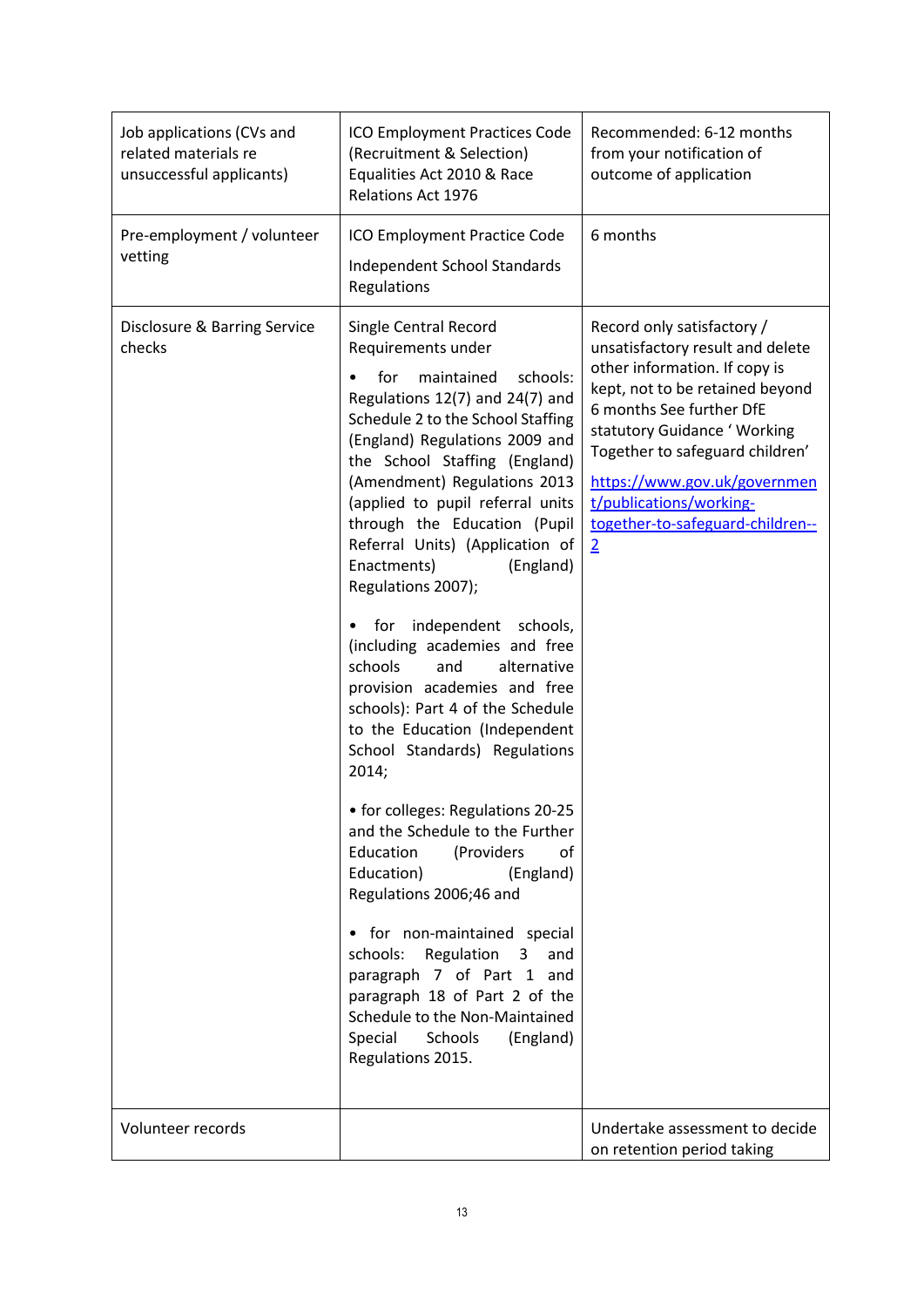|                                                                              |                                                                                       | account of risk (e.g. safeguarding<br>re work with children)                                                                                                                 |
|------------------------------------------------------------------------------|---------------------------------------------------------------------------------------|------------------------------------------------------------------------------------------------------------------------------------------------------------------------------|
| <b>INSURANCE</b>                                                             |                                                                                       |                                                                                                                                                                              |
| Employer's Liability Insurance                                               | Employers' Liability<br>(Compulsory Insurance<br>Regulation) 1998                     | 40 years                                                                                                                                                                     |
| Policies                                                                     | Commercial                                                                            | 3 years after lapse                                                                                                                                                          |
| Claims correspondence                                                        | Commercial                                                                            | 3 years after settlement                                                                                                                                                     |
| <b>HEALTH &amp; SAFETY / MEDICAL</b>                                         |                                                                                       |                                                                                                                                                                              |
| General records                                                              | <b>Limitation Act 1980</b>                                                            | Minimum 3 years                                                                                                                                                              |
| Records re work with<br>hazardous substances                                 | <b>Control of Hazardous</b><br><b>Substances to Health</b><br><b>Regulations 2002</b> | Up to 40 years. Recommend:<br>Permanent                                                                                                                                      |
| Accident books / records and<br>reports                                      | Reporting of Injuries Diseases<br>and Dangerous Occurrences<br>Regulations 1995       | 3 years after last entry or end of<br>investigation                                                                                                                          |
| <b>Medical Scheme</b><br>documentation                                       | Commercial                                                                            | Permanent unless personal data<br>is included                                                                                                                                |
| <b>PREMISES / PROPERTY</b>                                                   |                                                                                       |                                                                                                                                                                              |
| Original title deeds                                                         |                                                                                       | Permanent / to disposal of<br>property                                                                                                                                       |
| Leases                                                                       | Limitation Act 1980                                                                   | 12 years after lease has expired                                                                                                                                             |
| Building records, plans,<br>consents and certification and<br>warranties etc | Limitations Act 1980                                                                  | 6 years after disposal or<br>permanent if of historical /<br>archival interest. Carry out<br>review re: longer retention, e.g.<br>if possible actions against<br>contractors |
| <b>PENSION RECORDS</b>                                                       | For all categories see:                                                               |                                                                                                                                                                              |
| Records about employees and<br>workers                                       |                                                                                       |                                                                                                                                                                              |
| Records re the Scheme                                                        | Detailed Guidance for                                                                 |                                                                                                                                                                              |
| Records re active members<br>and opt in / opt out                            | Employers: (April 2017)                                                               |                                                                                                                                                                              |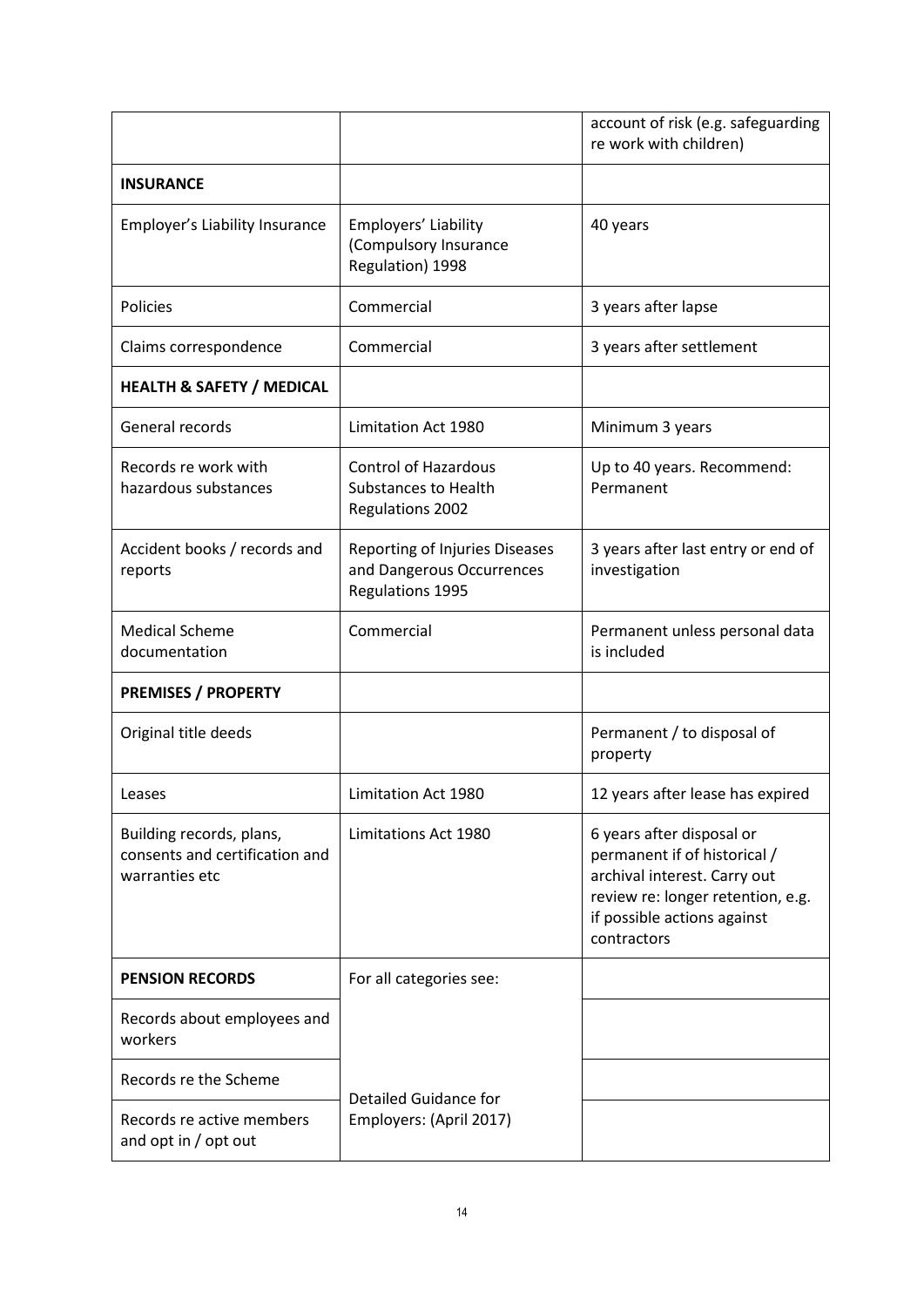| Trust Deed / Rules and HMRC<br>approvals                 | pensions regulator.gov.uk                                                                                                                                                                                                                                              |                                                                                                                                                                                                                                                                     |
|----------------------------------------------------------|------------------------------------------------------------------------------------------------------------------------------------------------------------------------------------------------------------------------------------------------------------------------|---------------------------------------------------------------------------------------------------------------------------------------------------------------------------------------------------------------------------------------------------------------------|
| Trustees' Minutes and annual<br>accounts                 |                                                                                                                                                                                                                                                                        |                                                                                                                                                                                                                                                                     |
| Policies including investment<br>policies                |                                                                                                                                                                                                                                                                        |                                                                                                                                                                                                                                                                     |
| <b>PUPILS</b>                                            |                                                                                                                                                                                                                                                                        |                                                                                                                                                                                                                                                                     |
| <b>Educational Record</b>                                | <b>Pupil information Regulations</b><br>2005 (maintained schools only)<br>Same approach applied in<br>academy context.<br>Data Protection regulation                                                                                                                   | 25 years from date of birth if this<br>is the final school of the child but<br>the pupil file should follow the<br>pupil so it is likely to be difficult<br>to justify the need for retention<br>once the file has been passed to<br>the pupil's new school         |
| <b>Child Protection information</b><br>(on child's file) | "Keeping children<br>safe in education<br>Statutory guidance<br>for schools and<br>colleges September 2019";<br>"Working together to<br>safeguard children. A<br>guide to inter-agency<br>working to safeguard<br>and promote the<br>welfare of children<br>July 2018" | <b>RETAIN UNTIL FURTHER</b><br><b>RECOMMENDATIONS</b><br>Subject to moratorium on<br>destruction due to historic child<br>abuse enquiry. See<br>https://www.iicsa.org.uk/docum<br>ent/guidance-note-retention-<br>instructions-and-data-<br>protection-requirements |
| <b>Child Protection Information</b><br>in other files    | "Keeping children<br>safe in education<br>Statutory guidance<br>for schools and<br>colleges September 2019";<br>"Working together to<br>safeguard children. A<br>guide to inter-agency<br>working to safeguard<br>and promote the                                      | <b>RETAIN UNTIL FURTHER</b><br><b>RECOMMENDATIONS</b><br>Subject to moratorium on<br>destruction due to historic child<br>abuse enquiry. See<br>https://www.iicsa.org.uk/docum<br>ent/guidance-note-retention-<br>instructions-and-data-<br>protection-requirements |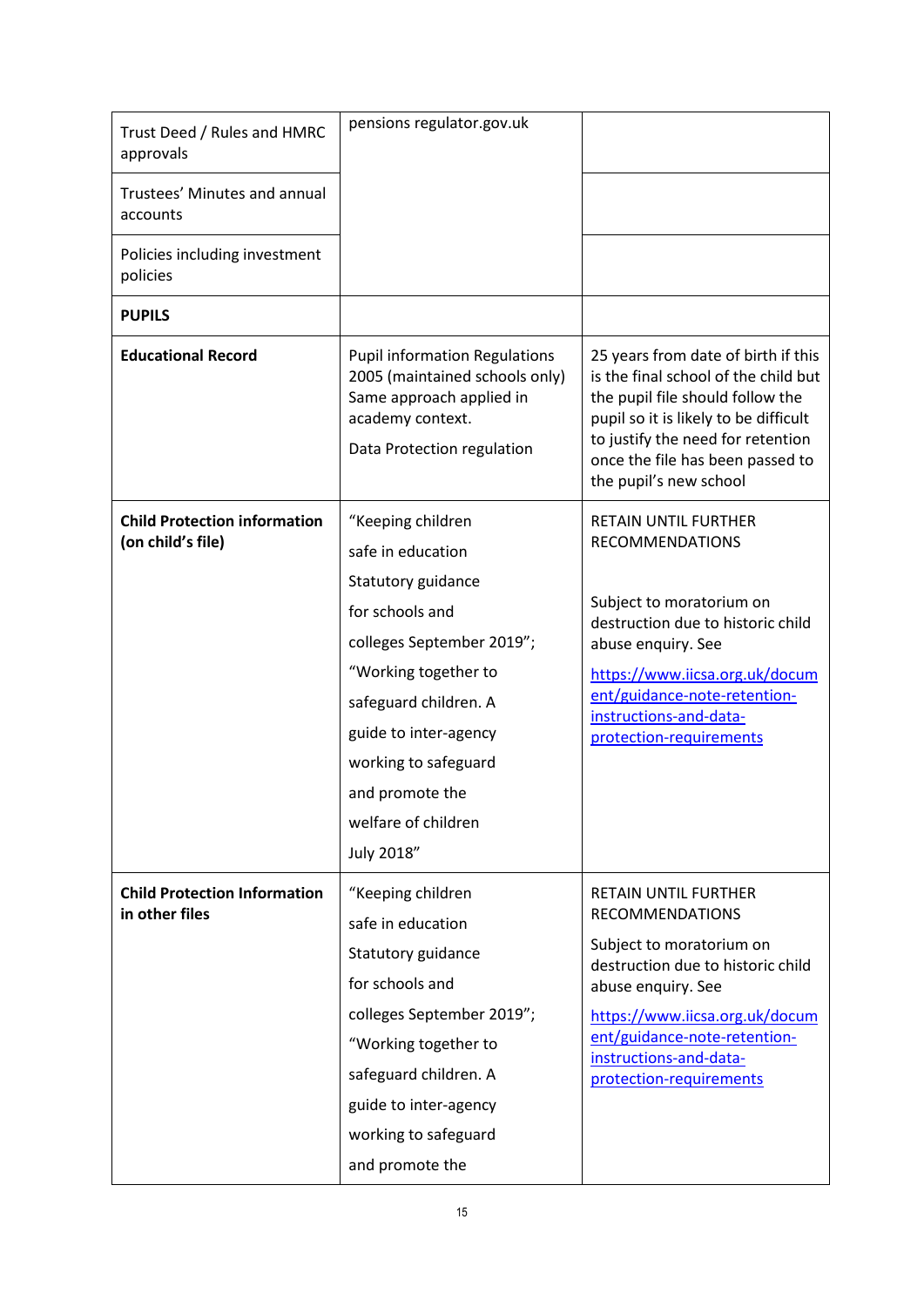|                                                                            | welfare of children                                                                                              |                                                                                                                                                                                                     |
|----------------------------------------------------------------------------|------------------------------------------------------------------------------------------------------------------|-----------------------------------------------------------------------------------------------------------------------------------------------------------------------------------------------------|
|                                                                            | July 2018"                                                                                                       |                                                                                                                                                                                                     |
| <b>Special Educational needs</b>                                           |                                                                                                                  |                                                                                                                                                                                                     |
| <b>SEN files</b>                                                           | Limitation Act 1980                                                                                              | Usually 25 years from date of<br>birth of the pupil. If kept longer<br>show good justification.                                                                                                     |
| <b>Education Health and Care</b><br><b>Plans</b>                           | Special Educational Needs and<br><b>Disability Regulations 2014</b><br>Children and families Act 2014,<br>part 3 | 25 years from date of birth of<br>the pupil                                                                                                                                                         |
| <b>Statements of Special</b><br><b>Educational Needs (now</b><br>historic) | Originally under Special<br><b>Educational Needs and</b><br><b>Disability Regulations 2001</b>                   | 25 years from date of birth of<br>pupil unless passed to new<br>school (usually on the pupil's<br>file)                                                                                             |
| <b>Attendance registers</b>                                                | <b>Pupil Registration Regulations</b><br>2006<br><b>Regulation 14</b>                                            | 3 years from when the register<br>entry was made if made in paper<br>registers                                                                                                                      |
|                                                                            |                                                                                                                  | For computerised registers<br>retain until 3 years after the end<br>of the school year during which<br>the entry was made. This applies<br>to every back up copy.                                   |
|                                                                            |                                                                                                                  | The difference in retention<br>periods as between manual and<br>computerised registers has<br>probably come about in error<br>but this is what the Regulations<br>say.                              |
|                                                                            |                                                                                                                  | Aggregated attendance data,<br>such as annual attendance, may<br>be retained for longer; it is<br>needed for reference requests.                                                                    |
| Other items e.g. curriculum<br>related, photographs, video<br>recordings   | Case by case basis                                                                                               | Look at why you are processing<br>this and how long you need it<br>for. Make sure you have a good<br>justification for keeping it as<br>long as you do. Set out the items<br>and the justification. |
| <b>PARENTS</b>                                                             | <b>Pupil Registration Regulations</b><br>2006<br>For basic name and contact<br>details.                          | Usually, for the duration that the<br>parent has a pupil at the school.<br>Otherwise subject to case by<br>case justification.                                                                      |